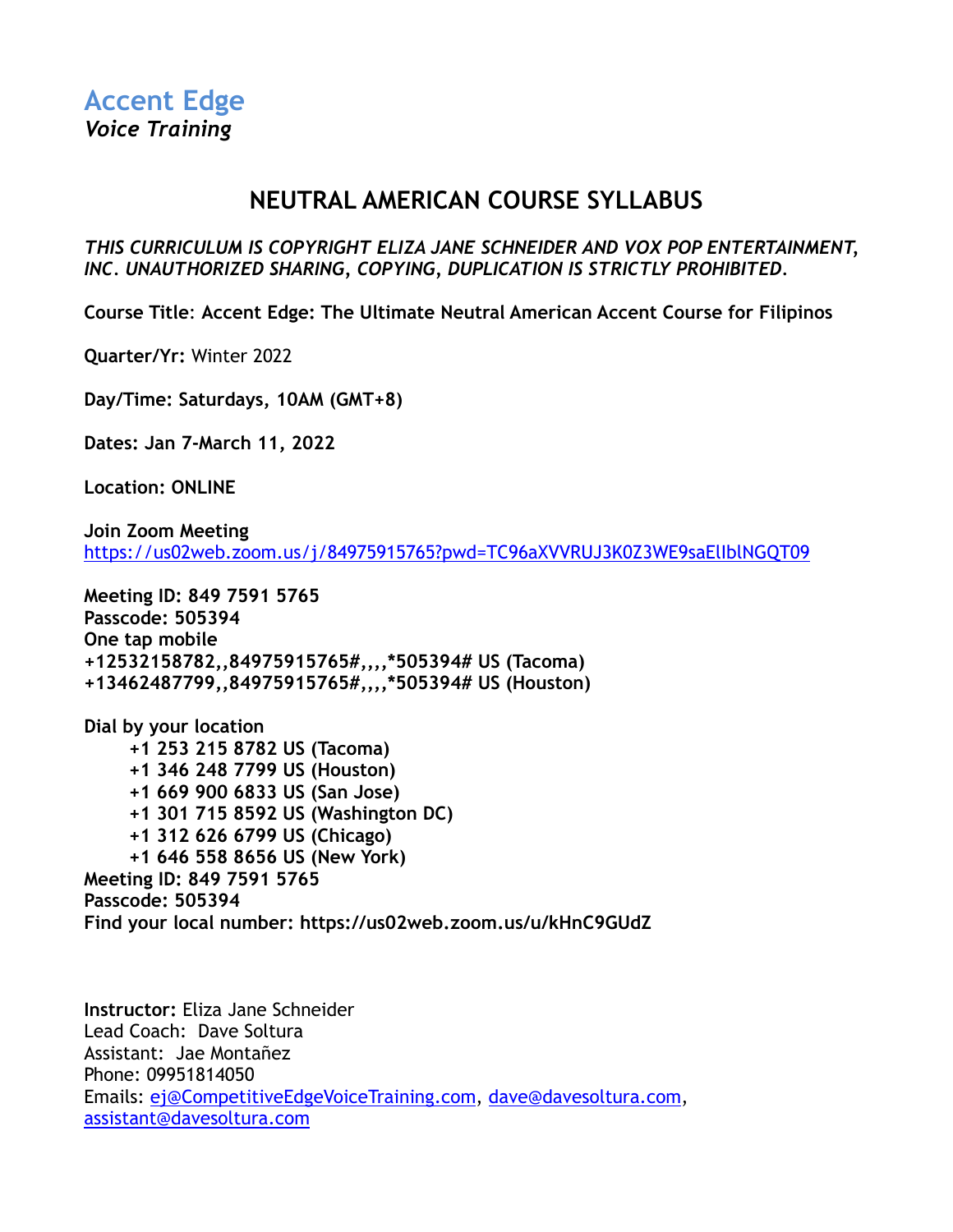### **Course Description:**

The sound of a speaker's voice matters twice as much as the content of the message, according to the Wall Street Journal. Become aware of the subconscious ways in which our voices are sabotaging our ultimate success. In this private course, Filipinos identify their idiolects, and learn a proven 3-Prong system (Auditory, Visual, and Kinesthetic) to transform their sound and develop their most compelling charismatic Neutral American Accent for use on the International workplace. Instruction includes recorded vocal exercises, voicematching, cold reading, improvisation, self-recording, transcription, International Phonetic Alphabet (IPA) scoring, Schneider's Ear-Training Method, kinesthetic drills, and the development of a personalized pronunciation syllabus culled from the student's own vocabulary. Filipinos are given a window into actor's secrets to developing a winning, authentic voice that reflects their true character and can help propel them to the top of their field.

# **Goals & Objectives:**

Welcome! In this private instruction program for Filipinos, the goal is two-fold: to identify your idiolect, and to learn a Neutral American Accent for use in the workplace. The ultimate objective is to achieve a seamless vocal shift that does not call attention to itself, but transforms the way the speaker is perceived, integrating the individual's true power and self-worth with an authentic sound that reflects that truth. Working in a safe, supportive environment, participants are guided to:

- discover the world of voice-training and empowering acting methods for the workplace;
- identify their idiolect and how their voice sounds to others
- design and develop their most charismatic voice;
- build confidence and trust in their learning process;
- modify pitch, tone, volume, resonance, timbre, tempo, meter, pronunciation, and delivery;
- accurately produce General American English (NAE) sounds, intonation and rhythm;
- break through blocks and limitations;
- recognize the contrasts between the sounds and features of GAE and the student's own idiolect, and understand how those discrepancies may psychologically affect their audience
- develop power, authenticity and charisma for public speaking, telephone conversations, meetings, and any forum in which the voice is used for work;
- develop tools for dealing with performance anxiety.
- become a master of the 3-prong method to change the voice for character work, dialects, or anything else

# **Policies and Expectations:**

Attendance at all sessions is mandatory. Not all sessions will be recorded. Failure to show up on the student's part will result in forfeiture of the missed session. We cannot promise a make-up class or timely delivery of a recording if you don't show up for class. Commitment to see the entire course through and complete homework assignments on time is a necessity. Tuition must be paid in full prior to the end of the 3-month instruction period. No refunds will be given. An ability and willingness to put ego aside in order to hear, internalize and assimilate vocal corrections are vital to progress. As in any learning process, the student must trust the teacher. This course requires at least 10 minutes a day of vocal warm-ups,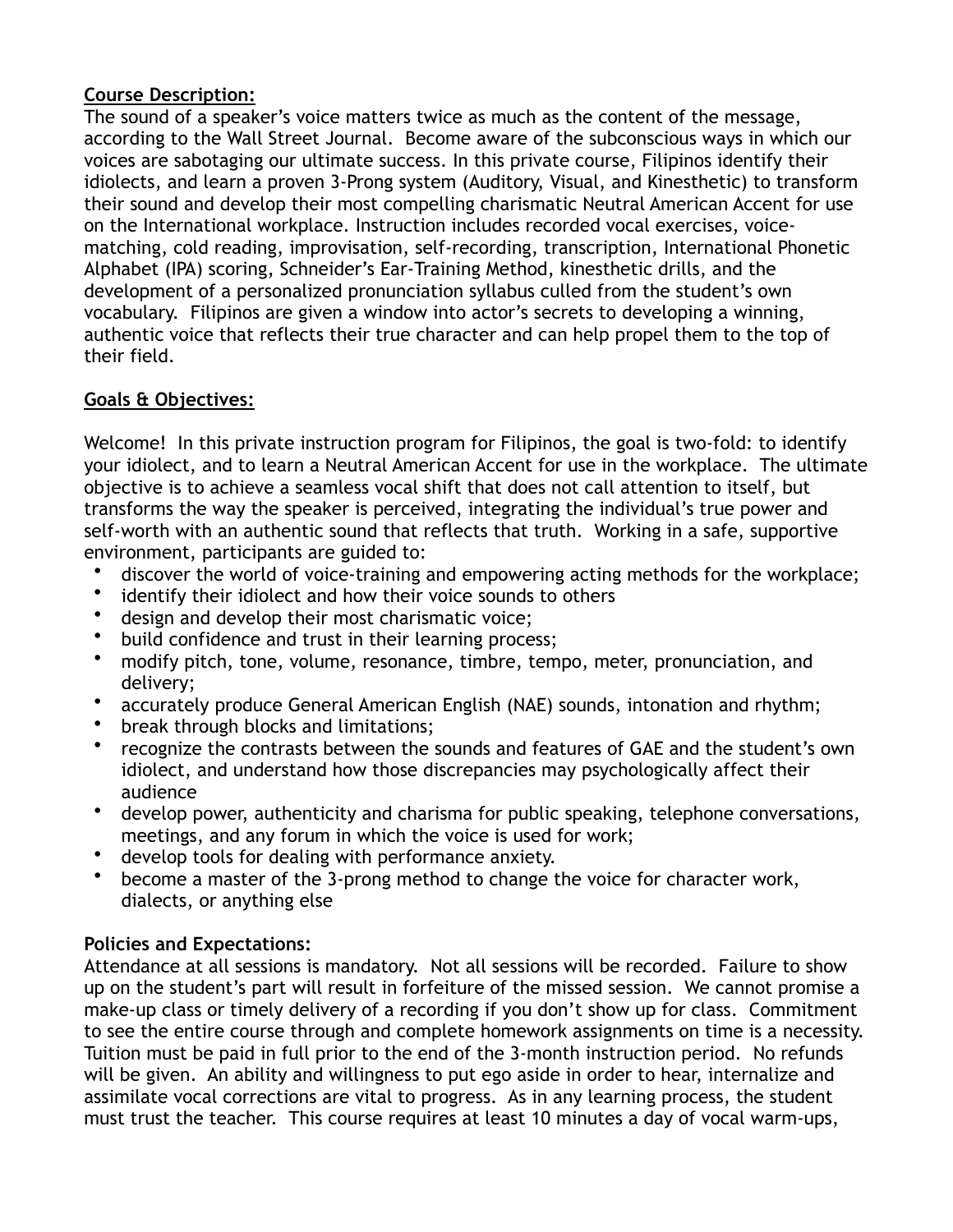and up to three hours a week of homework. Show up with a positive attitude and a willingness to hear yourself the way you actually sound to others, and to embrace your potential as a master of your voice and accent.

#### **Recommended Readings:**

The Well-Spoken Woman: Your Guide to Looking and Sounding Your Best, by Christine K. Jahnke

How to Get the Part Without Falling Apart, by Margie Haber

VOICE Onstage and Off, 2nd Edition, by Robert Barton and Rocco Dal Vera

#### **COURSE OUTLINE**

Each segment (Part) in this outline is intended to take one week.

| Topic/Objective                                                                                                                                                                                                                               | <b>Assignments</b>                                                                                                                                                                                                                                                    | <b>Materials</b>                                                                                                                                                                                                                                                  |
|-----------------------------------------------------------------------------------------------------------------------------------------------------------------------------------------------------------------------------------------------|-----------------------------------------------------------------------------------------------------------------------------------------------------------------------------------------------------------------------------------------------------------------------|-------------------------------------------------------------------------------------------------------------------------------------------------------------------------------------------------------------------------------------------------------------------|
| <b>Part One:</b><br>Introduction.<br>Interview. Diagnostic                                                                                                                                                                                    | <b>Ongoing Weekly</b><br>Assignments:<br>1) Record one minute of                                                                                                                                                                                                      | Dedicated notebook with twenty<br>dividers.                                                                                                                                                                                                                       |
| Voice Assessment.<br>Breakdown of your<br>Idiolect. Overview of<br>the 3- Prong Method:<br>Auditory, Visual &<br>Kinesthetic. Overview<br>of 3 categories of vocal<br>pitfalls: Lack of<br>Intelligibility, Power<br>Loss, and Regional Bias. | your end of a telephone<br>conversation, NAE script<br>or audition, or speech.<br>Begin to become aware of<br>how your voice sounds to<br>others.<br>2) Listen back and transcribe<br>your recording, print it<br>out double-spaced in size<br>20 font or higher, and | One recording device that can<br>run basic audio tracking software<br>(computer with Garage Band,<br>Audacity (free download), Twisted<br>Wave or the equivalent), OR two<br>separate single track recording<br>devices (smartphone, dictation<br>recorder, etc). |
| Beginning diaphragm<br>breathing.                                                                                                                                                                                                             | keep it in your notebook.                                                                                                                                                                                                                                             | <b>Recordings:</b><br>Case Study #1: Your Recording of<br>a Neutral American native speaker                                                                                                                                                                       |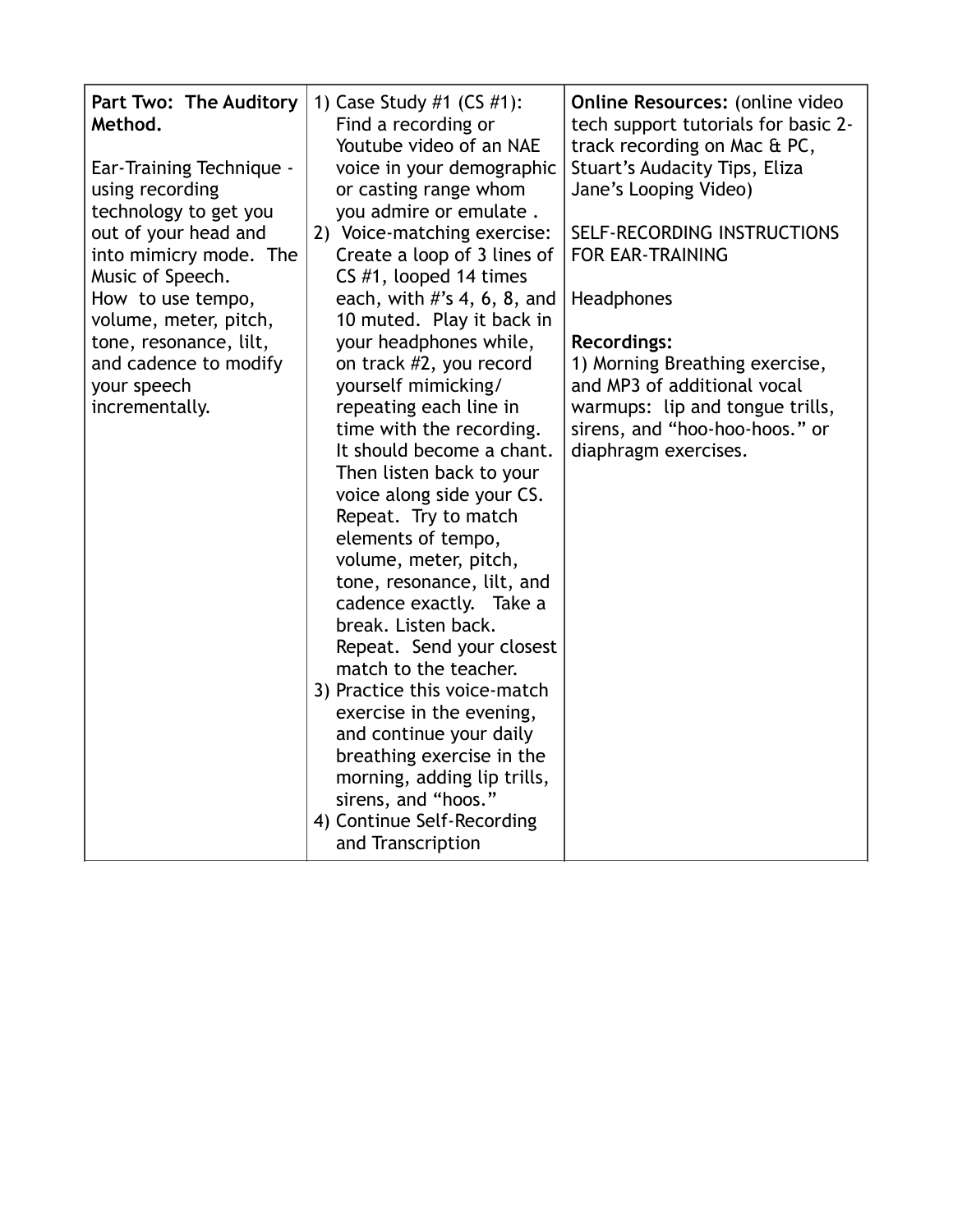| <b>Part Three: The Visual</b><br>Method.<br>Understanding the<br><b>International Phonetic</b><br>Alphabet (IPA) and how<br>to use it to compare<br>your idiolect to General<br>American English (GAE)<br>Vowels, Consonants, the<br>IPA online interactive<br>Chart, "Vowelita the<br>Vowelgator" and the<br>map of your mouth.<br>How to read the IPA<br>interactive charts<br>online.                                            | 1) Start a column in your<br>Personal NAE Spreadsheet<br>for each problem IPA<br>vowel and consonant your<br>diagnostic session<br>uncovered.<br>2) Begin a word list behind<br>each tab, with words that<br>contain that phoneme,<br>culled from your own<br>vocabulary, by listening to<br>weekly recordings of<br>yourself.<br>3) Begin to score your<br>transcriptions with IPA<br>symbols of the sounds you<br>need to work on<br>4) Continue Morning Vocal<br>Warm-ups.<br>5) Record yourself repeating<br>the GAE sounds on the<br>MP3's<br>6) Continue Self-Recording<br>and Transcription                 | Online Resources: http://<br>www.ipachart.com<br>Interactive IPA Charts for both<br><b>Vowels and Consonants</b><br>http://ipa.typeit.org<br>Website for typing in IPA symbols<br>Your Notebook - In Progress<br>1) GAE IPA Sample Words<br>2) GAE IPA Sample Sentences<br>3) Your Table of Contents<br>4) Sounds of Spelled Letters<br>List of IPA Vowels of GAE with<br>sample words,<br>PDF of Vowelita the Vowelgator<br><b>Recordings:</b><br>MP3 of Front, Central, and Back<br>Vowels of GAE pronounced |
|-------------------------------------------------------------------------------------------------------------------------------------------------------------------------------------------------------------------------------------------------------------------------------------------------------------------------------------------------------------------------------------------------------------------------------------|--------------------------------------------------------------------------------------------------------------------------------------------------------------------------------------------------------------------------------------------------------------------------------------------------------------------------------------------------------------------------------------------------------------------------------------------------------------------------------------------------------------------------------------------------------------------------------------------------------------------|----------------------------------------------------------------------------------------------------------------------------------------------------------------------------------------------------------------------------------------------------------------------------------------------------------------------------------------------------------------------------------------------------------------------------------------------------------------------------------------------------------------|
| Part Four: The<br><b>Kinesthetic Method</b><br>Relating phonetics to<br>tongue positions in the<br>mouth. Identifying the<br>physicality of vocal<br>charisma and musicality.<br>Drilling problem sounds.<br>Advanced breathing<br>techniques. The<br>importance of<br>relaxation.<br>"Vowelesthenics" Using<br>your body or forearm to<br>model tongue positions<br>as they relate to<br>pronunciation of your<br>problem phonemes | 1) Record yourself repeating<br>the words on your lists,<br>alone and in sentence<br>context.<br>2) Identify tongue positions<br>on the Interactive IPA<br>chart for the sounds of<br><b>GAE</b> identified as<br>mispronounced in your<br>diagnostic, relative to<br>your habitual<br>pronunciation.<br>3) Add relaxation, advanced<br>breathing, resonance,<br>tone, volume, and pitch<br>exercises to your daily<br>morning vocal warm-up.<br>4) Practice the "hoo-hoos,"<br>sirens and trills while<br>working out or running to<br>relate breath to sound.<br>5) Continue Self-Recording<br>and Transcription | Textbook: VOICE Onstage and<br>Off, 2 <sup>nd</sup> Edition, by Robert Barton<br>and Rocco Dal Vera<br>A piano or keyboard is helpful,<br>but not mandatory<br><b>Recordings:</b><br>1) Breathing 1 - 13 minute<br>Relaxation<br>2) Breathing 2 - 3 minute<br><b>Relaxation and Breath</b><br>3) Breathing 3 - Curing<br><b>Shallow Breathing</b><br>4) Breathing 4 - Releasing<br><b>Glottal Attack.</b><br>5) Breathing 5 - Freeing<br>Inhalation                                                            |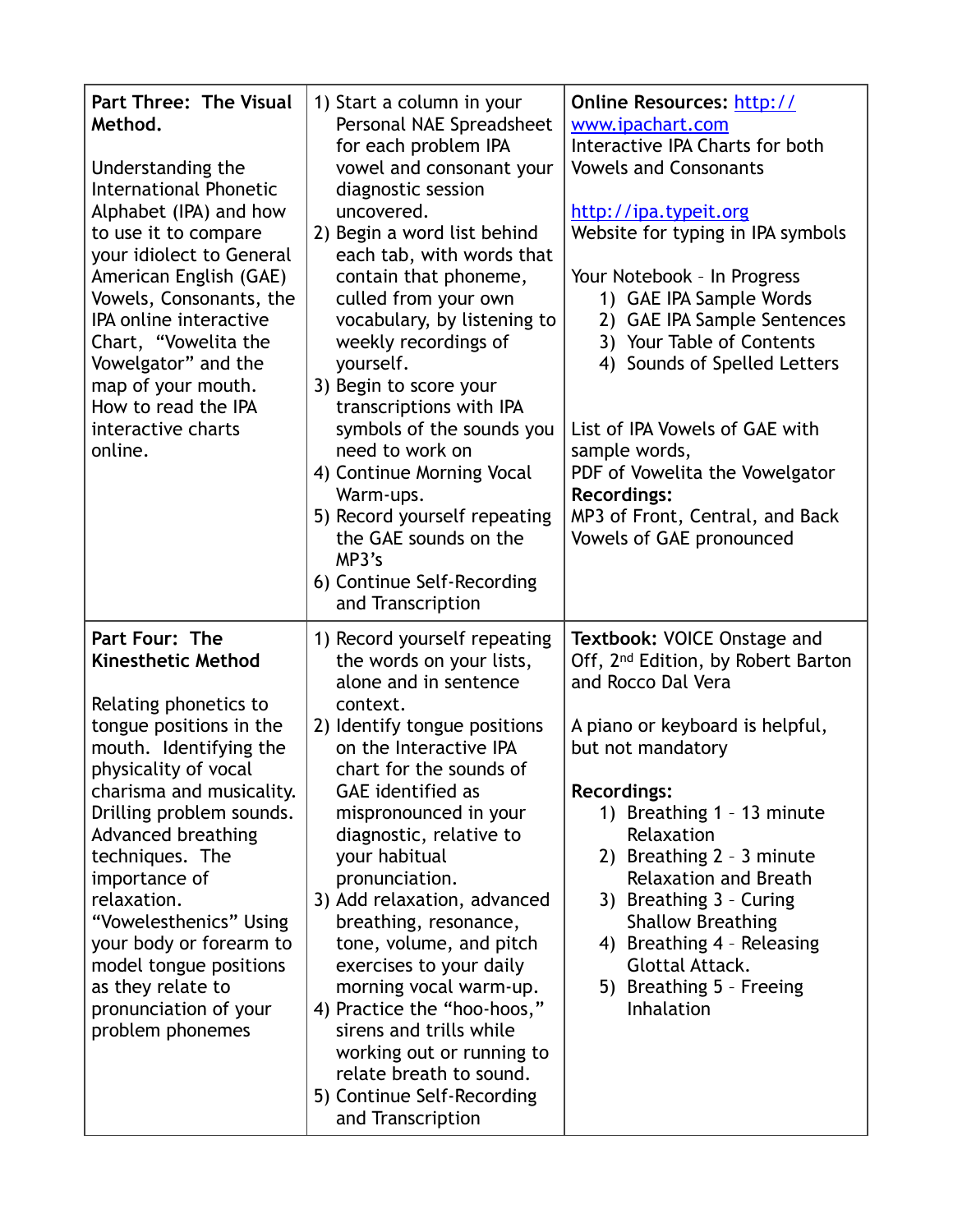| <b>Part Five:</b><br>Intelligibility:<br>Speeding, Mumbling,<br>Skipping Syllables. The<br>Magic Pause and how to<br>incorporate it.<br>Psychological impact of<br>confusing your<br>audience, or rushing.          | 1) Case Study $#2$ : Find a<br>recording or Youtube<br>video of a charismatic<br>speaker who has<br>mastered the art of<br>pausing and slowing down<br>$(CS \#2)$<br>2) Record yourself at a<br>different pace, using<br>pauses.<br>3) Read the assigned text<br>and Practice the Haber<br>phrasing technique with<br>your transcriptions and<br>the closing argument on<br>page #257 of VOICE:<br>Onstage and Off.<br>4) Continue Self-Recording,<br>Transcription, and switch<br>to CS #2 for Voice<br>Matching exercise. | <b>Textbook: How to Get the Part</b><br>Without Falling Apart by Margie<br>Haber<br>Part 3: The Haber Phrase<br>Technique, Chapters #1 & 2,<br>pages #252-276<br><b>Recordings:</b><br><b>MP3 CS #2</b> |
|---------------------------------------------------------------------------------------------------------------------------------------------------------------------------------------------------------------------|-----------------------------------------------------------------------------------------------------------------------------------------------------------------------------------------------------------------------------------------------------------------------------------------------------------------------------------------------------------------------------------------------------------------------------------------------------------------------------------------------------------------------------|---------------------------------------------------------------------------------------------------------------------------------------------------------------------------------------------------------|
| Part Six: Power loss:<br>Eliminating "Little Girl<br>Voice," Nasal<br>Resonances, the<br>ubiquitous Upward<br>Cadence, Glottal Fry<br>and other pitch and<br>volume patterns that<br>diminish your vocal<br>impact. | 1) Transcribe your<br><b>Voicematch Case Studies</b><br>2) Score the pitch patterns<br>in your transcriptions of<br>yourself vs. your Case<br><b>Studies</b><br>3) Practice exercises for<br>Resonance<br>4) Continue Self-Recording,<br>Transcription, and CS #2<br>for Voice Matching<br>exercise.                                                                                                                                                                                                                        | <b>Recordings:</b><br>1) Pitch and Resonance - KEY<br>warmup<br>2) Chest Resonance Breath<br>Support and Volume<br>3) CS #2                                                                             |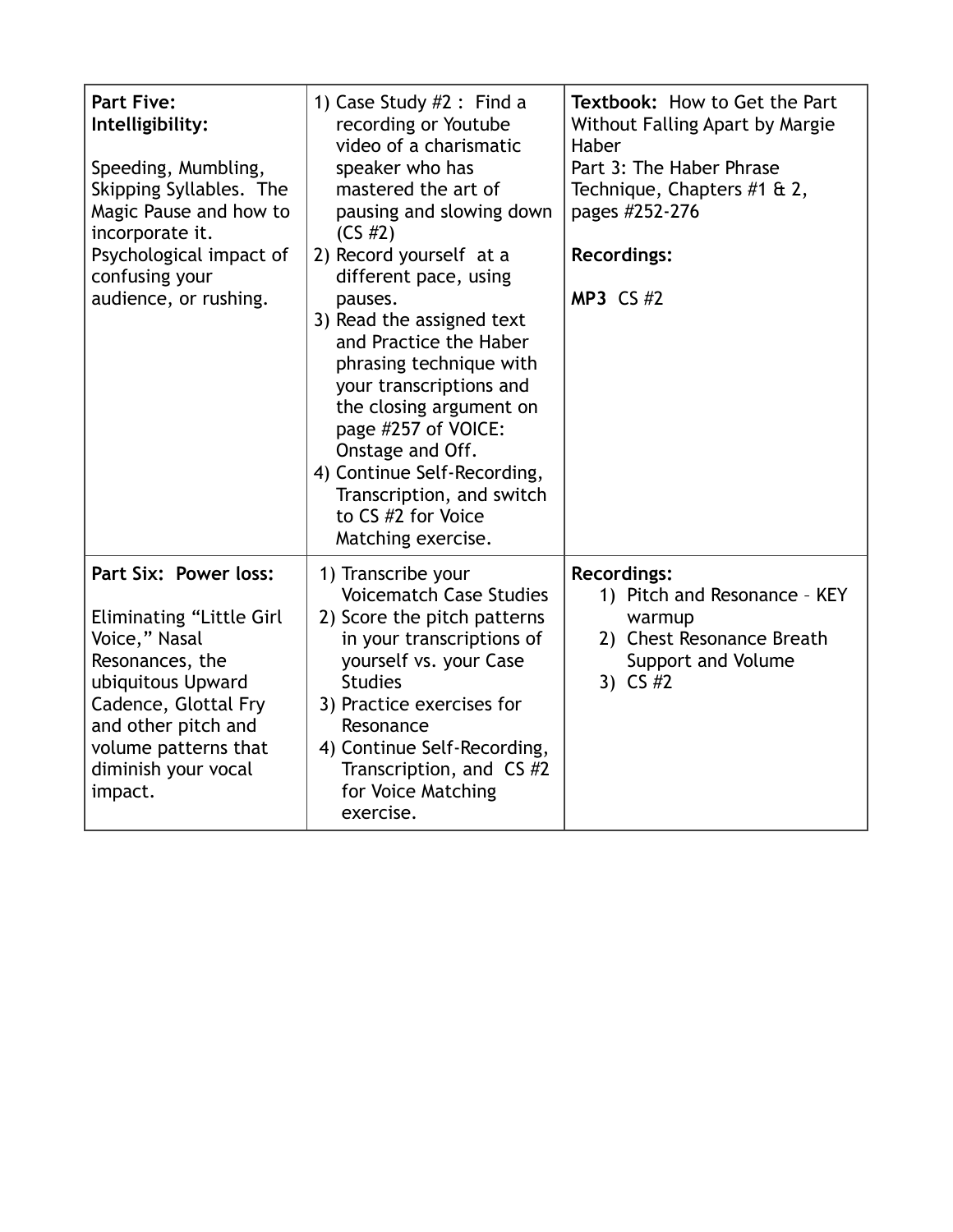| Part Seven: Regional<br><b>Bias</b><br>Identifying liabilities of<br>your idiolect in the<br>moment. Deeply<br>exploring your own<br>idiolect.                                                                                                                                                                | At this point, you should<br>have at least 5 transcribed<br>recordings of yourself.<br>1) Pull out your<br>transcriptions, and<br>transfer any remaining<br>problem vocabulary<br>words to the lists in your<br>notebook, under the<br>appropriate headings.<br>2) Find word lists online,<br>add words you use or<br>want to use to your lists<br>under the appropriate<br>lexical set<br>3) Complete Map My<br>Idiolect Project Packet | Your Personalized Notebook with<br>transcriptions of work speech.<br><b>Online Resources:</b><br>MAP MY IDIOLECT PROJECT<br>Your Notebook - In Progress<br>1) Front Vowels<br>2) Central Vowels<br>3) Back Vowels<br>4) Consonants |
|---------------------------------------------------------------------------------------------------------------------------------------------------------------------------------------------------------------------------------------------------------------------------------------------------------------|------------------------------------------------------------------------------------------------------------------------------------------------------------------------------------------------------------------------------------------------------------------------------------------------------------------------------------------------------------------------------------------------------------------------------------------|------------------------------------------------------------------------------------------------------------------------------------------------------------------------------------------------------------------------------------|
| <b>Part Eight: Mastering</b><br>Volume<br>Connecting breath<br>support with sound<br>production. Identifying<br>the head voice vs. the<br>chest voice. The<br>passagio and how to<br>place the voice in the<br>nose to bring volume to<br>the upper register,<br>without sounding<br>breathy or losing power. | Find a recording or Youtube<br>video of a charismatic<br>speaker who has mastered<br>the art of dynamics. $(CS \#3)$<br>Score your transcriptions<br>with volume notations.<br>Re-record yourself reading<br>the transcriptions, varying<br>volume for emphasis                                                                                                                                                                          | <b>Recordings:</b><br>1) Volume 1 - Single Note<br>Intensification<br>2) Volume 2 - with Breath<br>Support<br>3) Volume 3 - Isolation<br>Your Notebook - In Progress                                                               |
| <b>Part Nine: Mastering</b><br>Pitch<br>Musicality: Using your<br>full range to draw in<br>your audience.                                                                                                                                                                                                     | Find a recording or Youtube<br>video of a charismatic<br>speaker who has mastered<br>the art of changing pitch<br>(the charismatic voice). (CS<br>#4)<br>Score your transcriptions<br>with pitch notations.<br>Re-record yourself reading<br>the transcriptions, varying<br>pitch for emphasis                                                                                                                                           | <b>Recordings:</b><br>1) Pitch Isolation<br>2) Varying Pitch Patterns<br>3) CS #3 & CS #4                                                                                                                                          |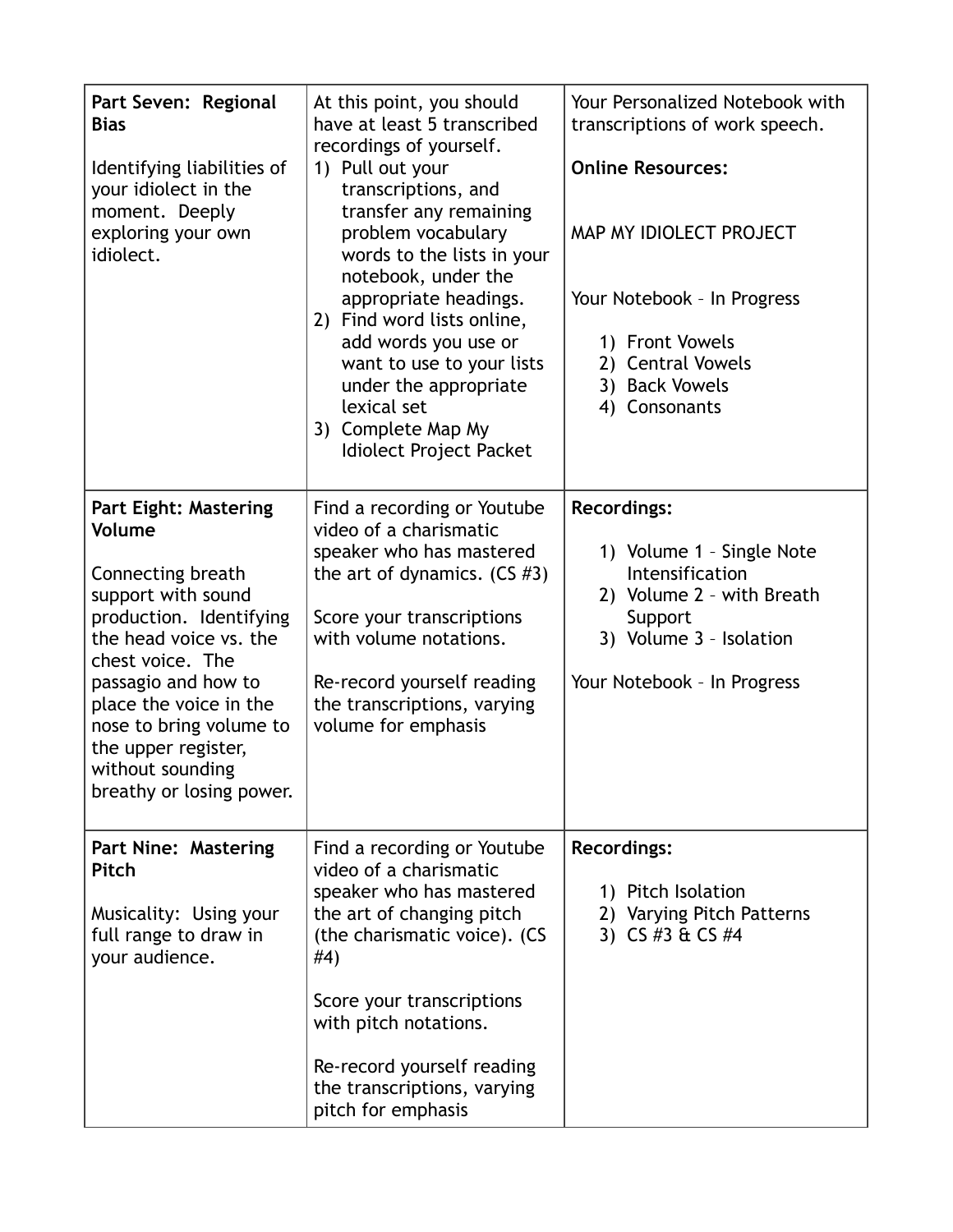| Part Ten: Integration<br>Monologues, Improv<br>and Auditions - final<br>Performance! | Create Your Own Daily Vocal<br>warm-up including<br>Relaxation, Breathing, pitch,<br>volume, resonance, and<br>diction exercises that have<br>worked best for you.<br>Record a Neutral American<br>Monologue<br>Transcribe it, and print it<br>out double-spaced, font<br>sized 20.<br>Listen back and score your<br>copy with any remaining<br>issues you hear, including<br>pitch, volume, glottal fry,<br>and pronunciation (IPA)                                                                                                        | Your Notebook - In Progress<br><b>Recordings:</b><br><b>Isolating Volume, Varying Pitch</b> |
|--------------------------------------------------------------------------------------|---------------------------------------------------------------------------------------------------------------------------------------------------------------------------------------------------------------------------------------------------------------------------------------------------------------------------------------------------------------------------------------------------------------------------------------------------------------------------------------------------------------------------------------------|---------------------------------------------------------------------------------------------|
| <b>Post Mortem: Forming</b><br><b>Sustainable Habits for</b><br><b>Vocal Power</b>   | 1) Randomly record yourself<br>or ask your friend to<br>"surprise" record you<br>once a week.<br>2) Listen back and score<br>your copy with any<br>remaining issues you<br>hear, including pitch,<br>volume, glottal fry, and<br>pronunciation (IPA)<br>3) Memorize, vary, and<br>modify your personalized<br>daily vocal warm-up, but<br>always include<br>relaxation, diaphragm<br>breathing, integration of<br>the singing chest voice<br>with the speaking voice,<br>volume control, pausing<br>practice, and pitch/<br>range expansion | Your Personal Daily Vocal Warm-<br>Up MP3<br>Your Notebook - In Progress                    |